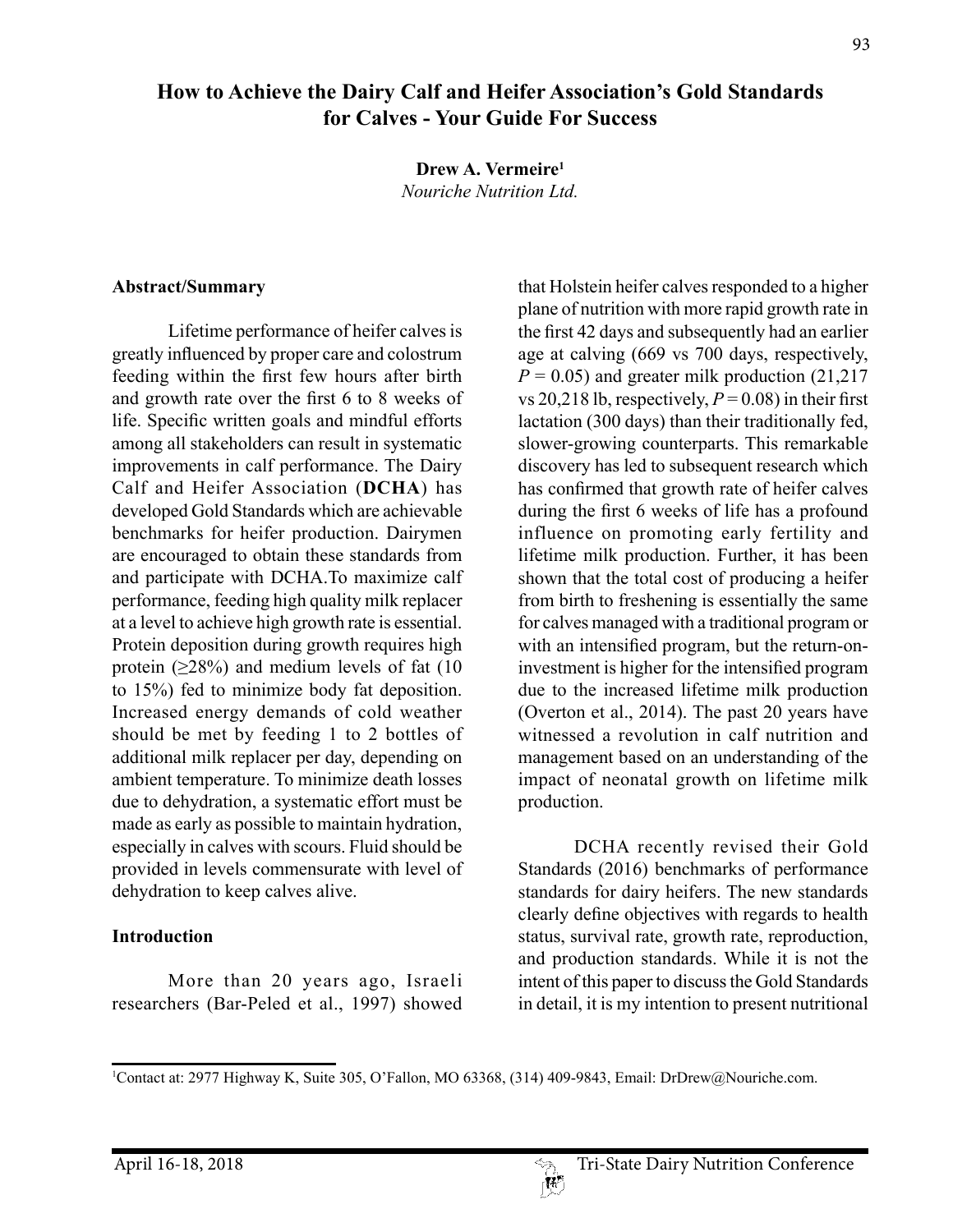needs and management practices to achieve or exceed the Gold Standards.

## **DCHA Gold Standards**

The DCHA Gold Standards are available from its website: www.Calfandheifer.org. More than being a list of goals, the Standards are an opportunity to create open interaction with dairy farmers, calf care givers, veterinary support, milk replacer and starter feed suppliers, and other stakeholders who then set measurable, meaningful, and objective guidance for their own calf performance. This paper will focus on technical and practical guides to meet or exceed the DCHA Gold Standards with a strong recommendation to become involved with DCHA and implement the recommendations herein to improve your calf growing operation.

### **Define the Destination and Get Started**

To paraphrase Lewis Carroll: "If you don't know where you are going, any road will take you there." The Gold Standards represent a clear destination, so it is then possible to map the best route to reach the destination. The starting point for making improvements must be an honest evaluation of the current status of the operation, defining goals for various production variables, and time frames for milestones that indicate progress. An operation with 14% death loss in calves younger than 60 days cannot realistically set a goal of <2% death loss within 4 months, but it is realistic to reduce death loss to 2% within 24 months. By reducing death loss by 1% within each 60 day period, we could reach the goal of 2% within 2 years. Having specific targets also means that changes or adjustments must be made in many different areas of the operation: dry cow management, neonatal calf management, milk replacer and starter feed formulation and management, and upgrading the scours management program.

## **Calf Nutrition: What the Calf Needs and How to Meet Those Needs**

The Latin phrase finis origine pendet means "the end depends upon the beginning." While it usually is used in reference to having good early education as a basis for lifetime achievement, it clearly applies to heifer (and also bull) calves. Bar-Peled et al. (1997) showed that faster growth rate in heifer calves during the first six weeks of life resulted in greater milk production when those calves joined the milk string later in life. The faster-growing calves in the Bar-Peled et al. (1997) study weighed 195% of birth weight at six weeks of age compared with 162% of birth weight for the control calves fed a traditional milk replacer program. Van Amburgh et al. (2014) summarized milk production differences from 12 published studies in which calves were fed approximately 50% more nutrients prior to weaning. The increase in milk yield ranged from 0 (no difference in calf growth) to 3,092 lb per lactation, but all other values were in the range of 1000 to 2200 lb (Table 1). Drackley (2005) showed that higher milk replacer protein level (22 vs 18%) resulted in increased milk yield [26,096 vs 24,979, not significant (**NS**)] but higher starter protein level had a negative impact (22 vs 18%, 24,944 vs 26,132, NS) so decisions must be science-based.

## *Maintenance energy: live weight and metabolic weight*

Requirements for energy and protein depend on the calf's metabolic body weight (**BW**), ambient temperature, and rate of gain. Metabolic BW is the live weight (kg) to the 0.75 power and compensates for the fact that smaller animals have a greater surface area relative to BW than larger animals. Therefore, smaller animals have greater heat loss and higher energy requirements per unit of live BW. A 60 lb calf needs 1192 kCal Metabolizable Energy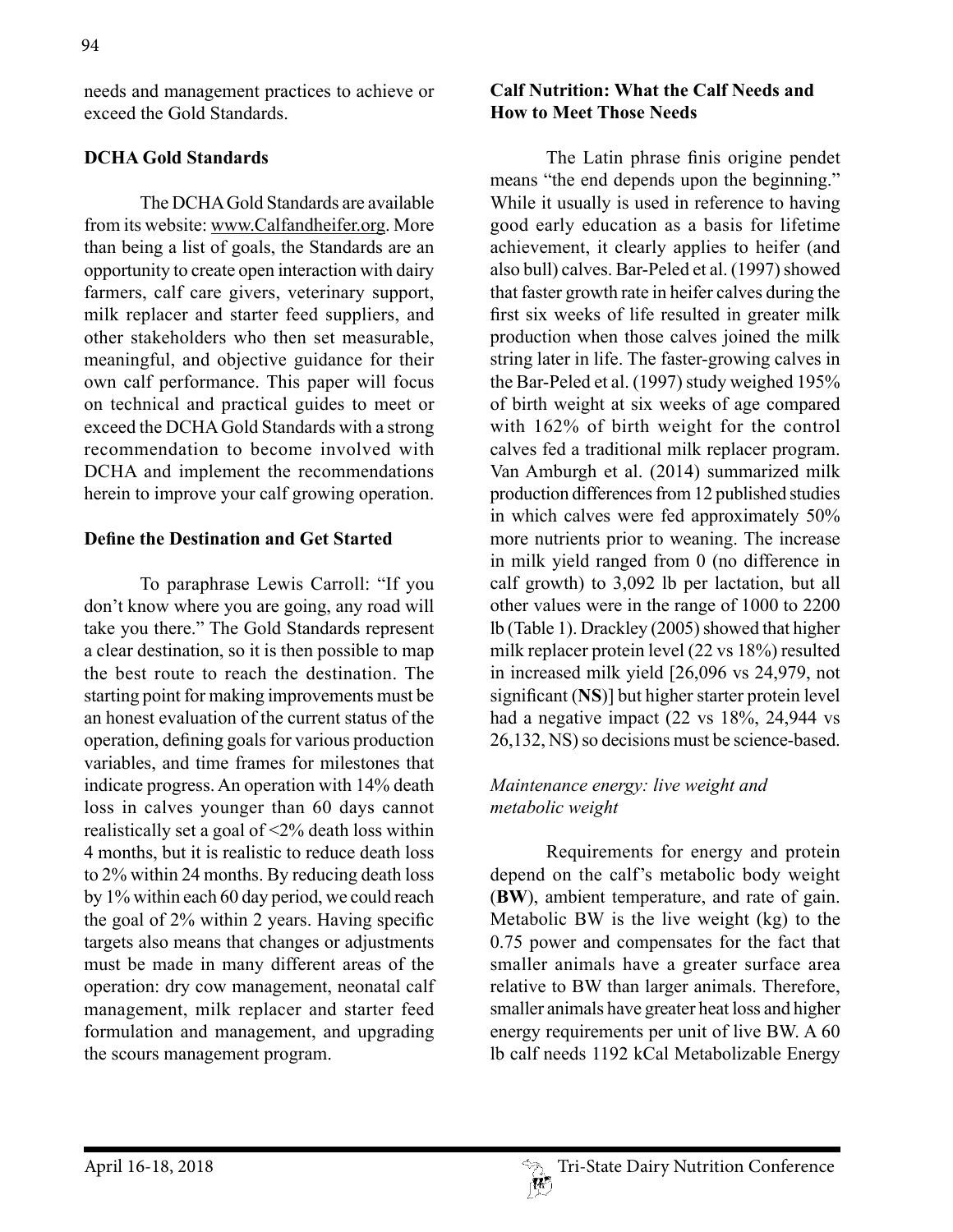(**ME**) for maintenance which is 19.87 kCal/lb of BW, while a 90 lb calf needs 1748 kCal ME for maintenance which is 17.48 kCal ME/lb of BW. Jersey calves have a relatively higher energy need than Holstein primarily because Jersey calves weigh less, not because of some inherent metabolic differences between the 2 breeds. The maintenance energy requirement of a 75 lb calf is approximately 1400 kCal/day, regardless of whether the calf is a large Jersey or a small Holstein (Van Amburgh and Drackley, 2005).

### *Beyond maintenance…growth!*

Additional energy can be used for growth after maintenance energy requirements have been met. For growth, the need for additional protein increases more rapidly than the need for additional energy. At maintenance, in which a calf is gaining 0 lb/day, milk replacer would only need to contain about 9.3% crude protein to meet the maintenance requirement for protein. The amount of protein required in milk replacer increases rapidly as feed intake is increased because the ME intake above maintenance enables growth. Protein requirement in milk replacer plateaus around 28%. If adequate protein is available, the calf grows muscle and bone, but if protein is inadequate, the rate of gain decreases and composition of gain is higher in fat and lower in muscle and bone (Donnelly and Hutton, 1976 ab; Bartlett et al., 2006).

## *Milk replacer composition and body composition*

Daily intake of total calories (determined by DM intake) as well as protein and fat intakes will determine both the rate of gain and the composition of gain. Dairy farmers claim that they do not want fat heifers, but feeding a low protein (20%), high fat (20%) milk replacer, which is still a common practice throughout the United States, is a sure way to have a slow rate of gain and a high amount of fat deposited on the body of heifer calves. On a dry basis, cow's milk contains approximately 28% protein, and this is a protein level that satisfies the protein requirement for most calves within a wide range of BW and intake levels. From a philosophical standpoint, we can choose to accommodate calves with the highest nutrient requirements and "overfeed" calves with lower requirements, or we can choose to accommodate calves with the lowest nutrient requirements and "underfeed" calves with higher requirements. My personal philosophy is to meet the needs of the calves with the highest needs. Feeding milk replacer with 28% protein satisfies this condition most of the time. In special cases where calves are uniform in weight and fed a lower total daily milk replacer intake, such as a dairy beef operation, 26% protein is generally adequate. But, in a large calf ranch or any dairy operation where calves arrive weighing from 45 to 105 lb, the small calf with high intake requires higher protein to meet its needs and 28% protein is recommended.

Calves do not utilize fat very well, and as fat level of milk replacer increases, daily starter feed intake generally decreases. Digestibility of DM, organic matter, fat, nonfiber carbohydrates, and Ca and P may also be reduced. Fat is preferentially used by the body to deposit body fat, so calves are fatter when fed higher amounts of fat in milk replacer (Tikofsky et al. 2001). In most milk replacer applications, a protein:fat ratio of 2:1 is preferred, such as milk replacers with 28% protein and 14 to 15% fat. Hill et al. (2006 ab, 2009) conducted several studies examining daily feeding rates as well as protein and fat levels in milk replacers and the reader is directed to these studies for additional information.

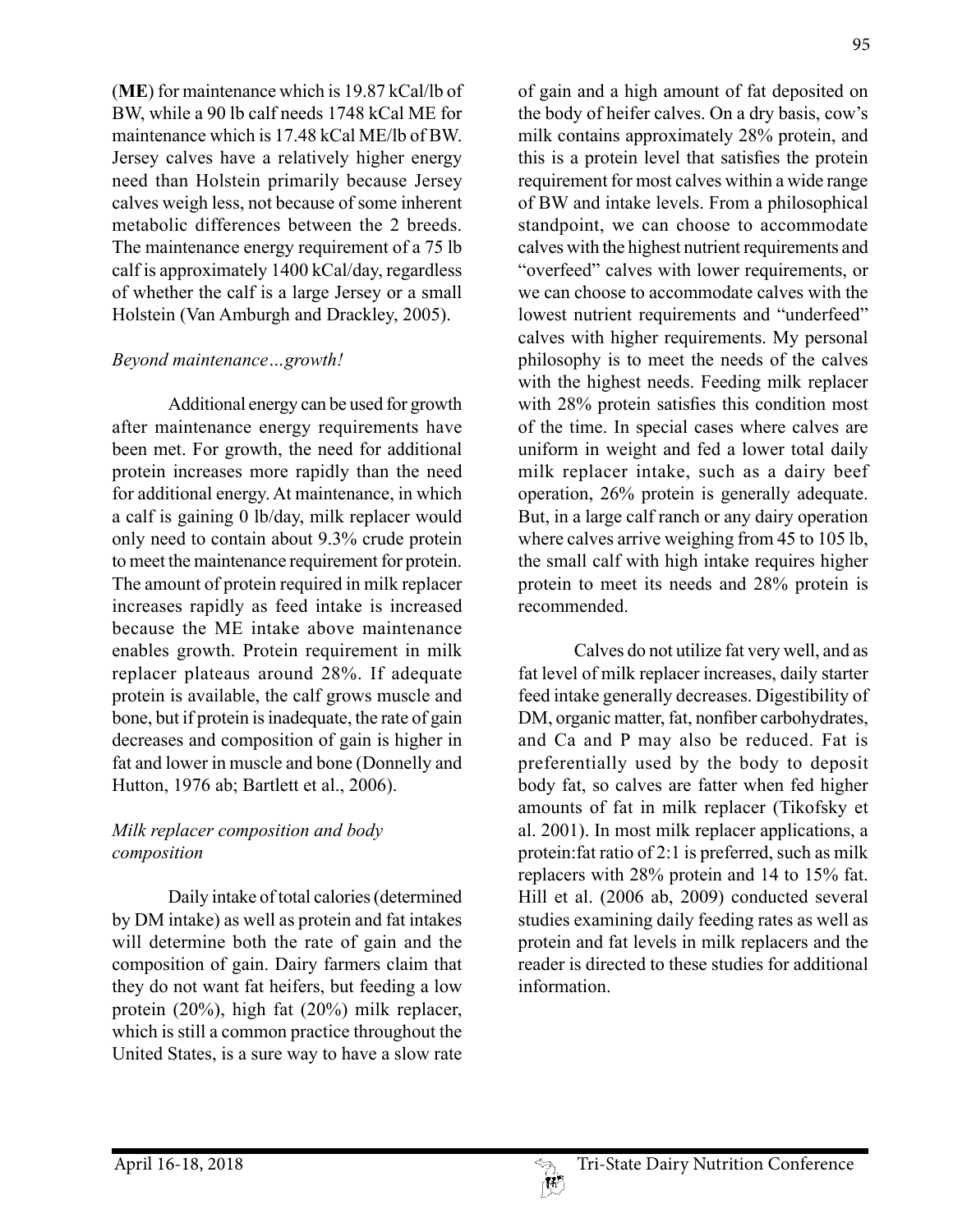## *Cold weather dramatically increases maintenance energy requirement and slows growth*

In simplest terms, the potential to gain weight depends upon the amount of energy available after maintenance needs have been met. Think of it like our ability to go shopping at the end of the month depending on having money left over for shopping after paying the mortgage, utility bills and food bills (maintenance). Cold ambient temperatures increase the calf's need for energy to stay warm, so there is less energy available for growth. To maintain rate of gain, calves must consume more feed to provide more energy during cold weather.

The lower limit of the thermoneutral zone for young calves is 68°F which means that young calves begin to feel cold stress on a cool night, even in the summertime. We generally do not think in terms of cold stress until winter is approaching, but maintenance energy requirement increases by approximately 50% at freezing and by  $100\%$  at 0°F. Feeding an extra bottle of milk replacer per day to calves when temperatures drop to 32°F and 2 extra bottles when temperatures drop to  $0^{\circ}$ F will provide additional energy to keep calves gaining weight even when cold.

There is an often repeated myth that to compensate for cold weather, increase fat content in milk replacer. The fact is the only way to compensate for increased maintenance energy due to cold weather is to increase the daily amount of milk replacer ounces fed to calves. In round numbers, a medium fat milk replacer contains approximately 2000 kCal ME/lb and a 95 lb calf needs about 1700 kCal ME/day for maintenance at 68°F and about 1350 kCal ME/lb gain. A calf gaining 1 lb per day needs about 1.5 lb milk replacer per day ((1700+1350)/2000=1.525 lb). When the

temperature falls to  $0^{\circ}$ F, maintenance energy increases by an additional 1700 kCal to a total of 2900 kCal/day. To meet additional maintenance requirements and maintain average daily gain (**ADG**), milk replacer would have to contain 70% fat if feeding rate remains at 1.5 lb/day. Obviously, nobody is neither going to feed 70% fat nor should feed that high amount of fat to a calf. Figure 1 shows the change in ME intake with increasing fat content in milk replacer at a feeding rate of 2 bottles (24 oz) per day. Additionally, it shows ME intake in calves fed 3 bottles (36 oz, 32 $\textdegree$ F) and 4 bottles (48 oz, 0 $\textdegree$ F). It is obvious that increasing daily intake of milk replacer is the best way to compensate for cold weather increases in maintenance requirements.

## *Ash content of milk replacers*

Ask a dairy nutritionist what the effect would be on cows with an addition of 5% salt to the TMR and the nutritionist immediately reacts with concern about toxic salt levels. Yet, many milk replacers have extremely high levels of Na, K, and Cl due to the use of delactosed whey and/or whey permeate as milk replacer ingredients. Ash content in whey and whey protein concentrate are primarily composed of Na, K, and Cl, whereas non-fat dried milk is primarily composed of Ca and P. While veal milk replacers are normally 6.0 to 7.5% ash, poor quality herd milk replacers can have ash content ≥10% with the additional ash being Na, K, and Cl. Strayer et al. (2014) showed analysis of 2 herd milk replacers with ash contents of 11.72%. Since ash and lactose are not listed in the guaranteed analysis, the only indication of high ash content is the listing of "dried whey product" as an ingredient. Use of dried whey product replaces lactose in milk replacer with Na, K, and Cl, which lowers ME and increases risks for Na toxicity when feeding milk replacers  $\geq$ 150 g/L and/or using water with high Na levels. Quality herd and veal milk replacers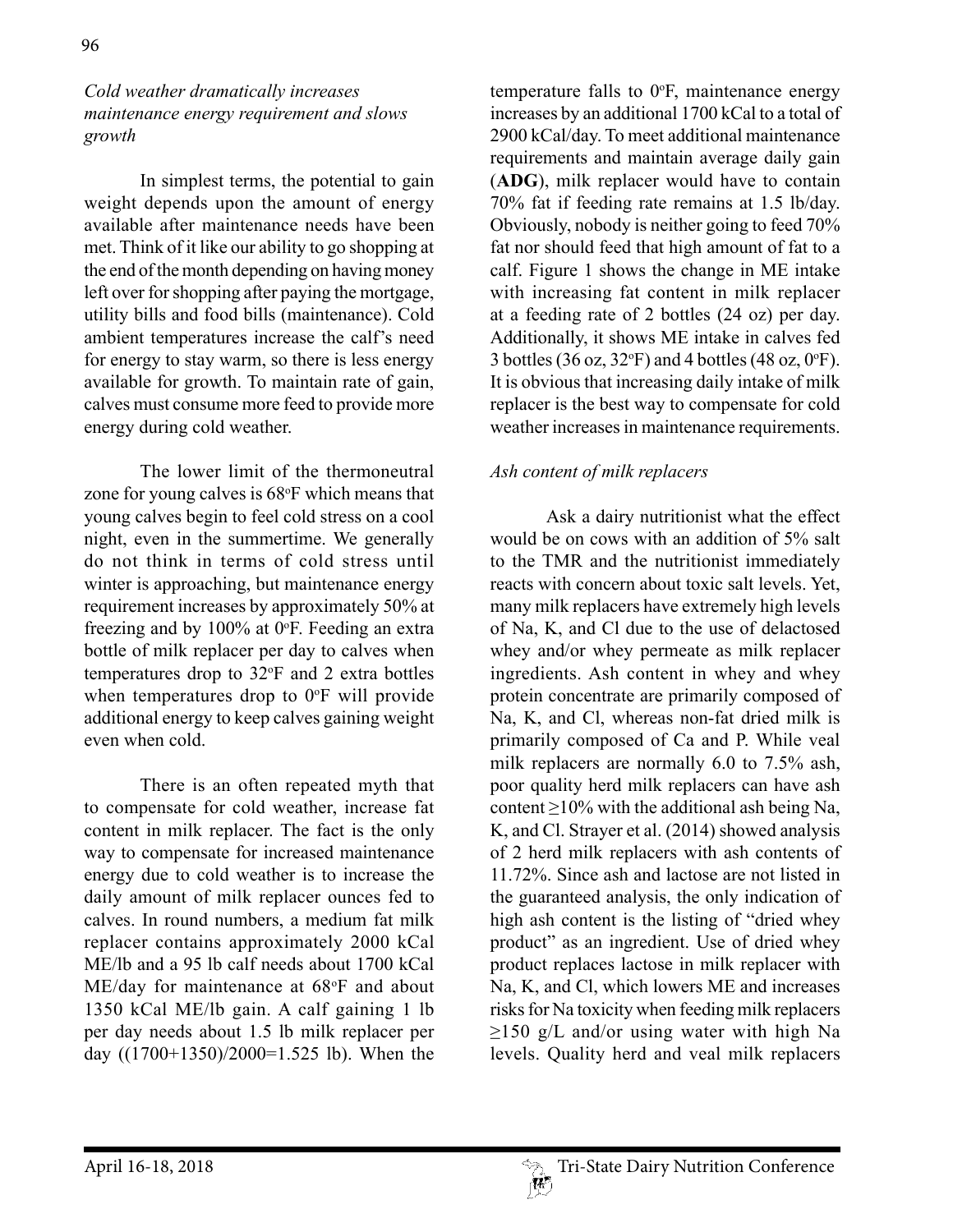usually have ash contents <7.5% and do not include whey permeate or delactosed whey as ingredients, so "dried whey product" is not listed as an ingredient.

## *Water*

Research shows that calves given free access to water consume more starter feed and gain more weight than calves without access to water (Kertz et al., 1984). My experience is that most calf water buckets have 3 to 4 inches of water remaining and if we add water, calves will drink. Calves don't like to put their head into buckets past their eyes. They don't drink water from the bottom inches of the bucket unless they are forced to drink it and reduce starter feed consumption and rate of gain without adequate water, especially in hot weather.

## *Calf starter feed and weaning*

Heinrichs and Lesmeister (2005) have a very good review of rumen development in calves and the reader is directed to this review for more detailed information and references to appropriate literature. In brief, calves are born with a prototypic reticulo-rumen which grows rapidly due to the volatile fatty acids which result from fermentation of starch. Logically, one might believe that since calves are cattle, and cattle are ruminants, and ruminants have a bacterial population capable of digesting fiber, that feeding fiber to calves would be an appropriate practice. But, the reality is that calves are pre-ruminants and as such are incapable of digesting fiber. In fact, feeding fiber to milk-fed calves is detrimental, causing abomassal ulcers among other problems. Mattiello et al. (2002) tested different solid feeds in milk-fed veal calves and examined abomasa for ulcerative damage and concluded, "a solid feed able to satisfy calves' behavioral needs and improve digestive processes without

damaging the digestive apparatus still has to be identified." Feeding roughage to older calves, post-weaning, may have some beneficial effect, depending on the buffer capacity of the starter feed and form of grain in the feed because it affects rate of fermentation, but in young milk fed calves, high levels of fermentable starch are required for the rumen to develop, but roughage should not be fed.

Does an increase in feed intake cause an increase in rumen development or does increased rumen development result in an increase in feed intake? Hodgson (1971) concluded that both conditions are true. Calves that consume more starter feed have greater rumen development due to increased fermentation of starch and calves with greater rumen development consume more starter feed as a result of greater rumen capacity. A key finding from Hodgson's research is that starter feed intake is an excellent indicator of rumen development, so weaning should be dependent on amount of daily dry starter feed intake.

Greenwood et al. (1997) compared 3 levels of feed intake as a percentage of initial BW as the initiation point for weaning and concluded that daily feed intake equal to 1.0% of initial BW is adequate to begin the weaning process. To complete the weaning process, calves should be at least 21 days old, have a daily starter intake of at least 1% of initial BW, have a cumulative total starter intake of at least 9% of calf's initial BW, and have gained at least 12% of its initial BW. This weaning strategy means that calves can be weaned earlier than most dairy farms currently wean calves, but is similar to most dairy beef operations where the objective is to minimize the cost of production from day 1 to 300 to 400 lb live weight. For heifer calves, where the objective is to maximize lifetime milk production, longer milk feeding period and higher amounts of daily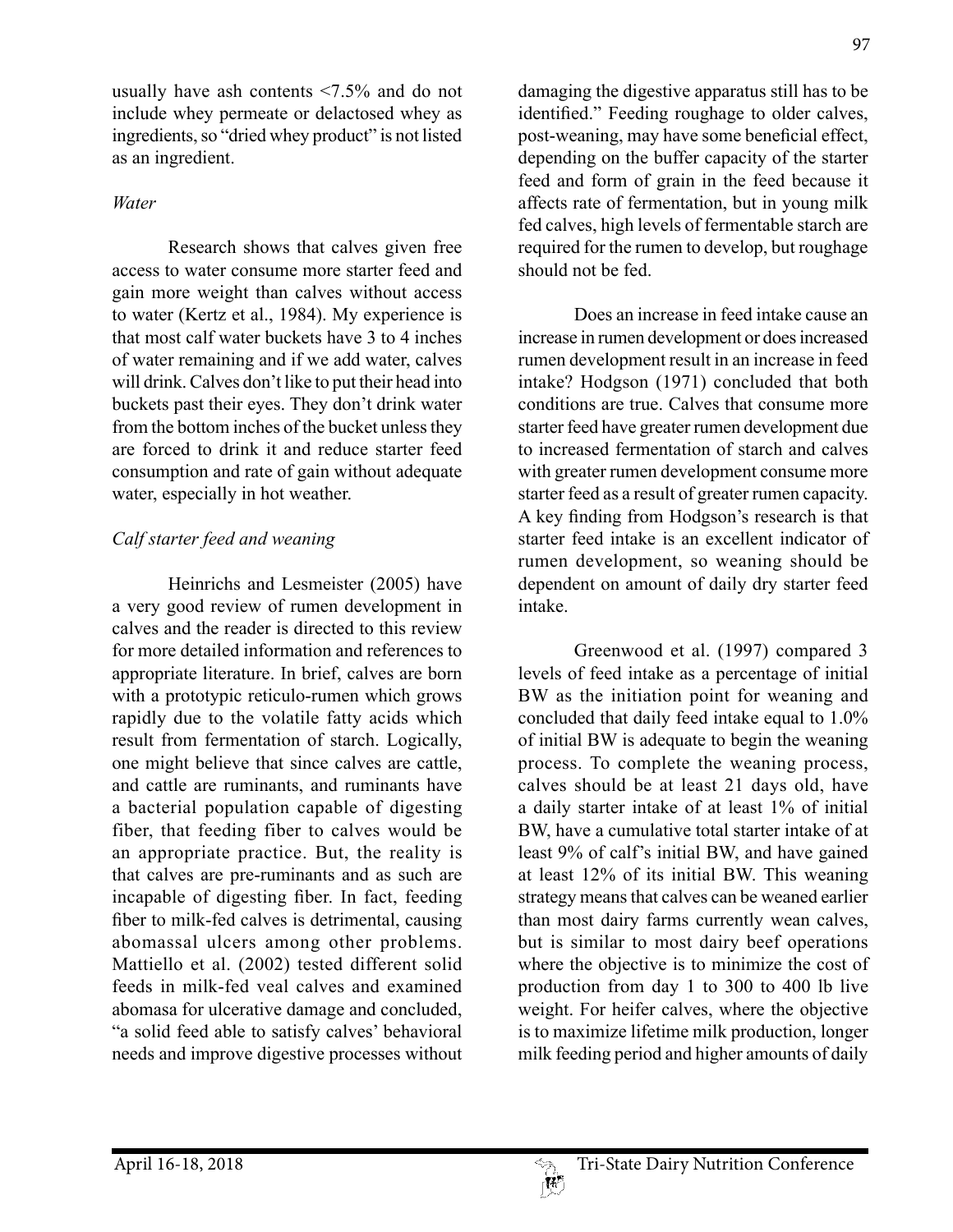milk replacer is recommended. Table 2 shows recommended milk replacer feeding schedules for bull and heifer calves to achieve their respective objectives. The schedule assumes 12 ounces of milk replacer powder (28% CP/14% fat) in 2 quart bottles. Ziegler et al. (2005) fed heifer calves 12 ounces of milk replacer (28% protein/16% fat) in either 2 quarts or 3 quarts of total solution. Even though both groups of calves were given the same amount of milk replacer per day, calves given 2 quarts weighed more on day 56 (180.09 vs 169.42 lb (*P* < 0.05), respectively), than calves given 3 quarts.

## **The Practical Side of Caring for Calves**

The key to success with calves is doing many little things consistently well every day, with achieving your benchmarks in mind. Milk replacer should be mixed the same way, at the same temperature, for the same amount of time, the same quantity of powder, and delivered at the same time and at the same temperature every feeding and every day. I call this the "precise, boring, sameness that leads to success."

To ensure consistency, develop written protocols for on-farm procedures and review with people caring for calves and cows. Develop a simple system to indicate status of animals that does not require looking in a book or checking a computer. Colored clothes pins, golf tees, or chalk marks on the outside of the pen, or position of pails or bottles can readily indicate calves that have been treated or need treatment that every worker can quickly and easily recognize without "checking the book." As soon as possible might not be for 12 hours, so written procedures should be specific such as "feed colostrum within 2 hours of birth" rather than ambiguous such as "feed colostrum as soon as possible."

Infection of the navel, called "navel ill," leads to infection of joints, called "joint ill," and/or infection in other parts of the body and septicemia. Even in ancient times, the connection between navel infection and joint infection was recognized. Proverbs 3:8 states "it shall be health to thy navel and marrow to thy bones," according to the King James Version Bible. Preventing navel infections and associated joint and systemic problems is perhaps the most cost-effective practice on the dairy, costing less than 40 cents per calf.

Within 30 minutes of birth, dip the navel using 7% tincture of iodine solution or another product specifically designed for dipping navels. Do not use teat dips and do not spray the navel but dip the entire navel using about 1 fluid ounce of solution per calf using a disposable paper Dixie cup and pressing the cup against the body wall to ensure complete immersion of the navel in disinfectant solution. Throw away the cup and disinfectant solution after each use and use a fresh dose of iodine for each calf. Check the navel of each calf on day 2, 4, and 6 after birth. Navel should be the size of a pencil or smaller. Mark calves with navel the size of your thumb as "suspect" and re-check the next day. If the navel is the size of a walnut or larger, treat navel using penicillin injected into navel, under veterinary supervision.

## *Preventing scours: Cow vaccination and colostrum*

Immunity to calfhood diseases in newborn calves is obtained through feeding colostrum within hours of birth. To assure that colostrum will provide protection against *Rotavirus*, *Coronavirus*, *Clostridium perfringens* Type C, and K99 *E. coli*, cows should be vaccinated 6 to 9 weeks and given a booster 3-6 weeks before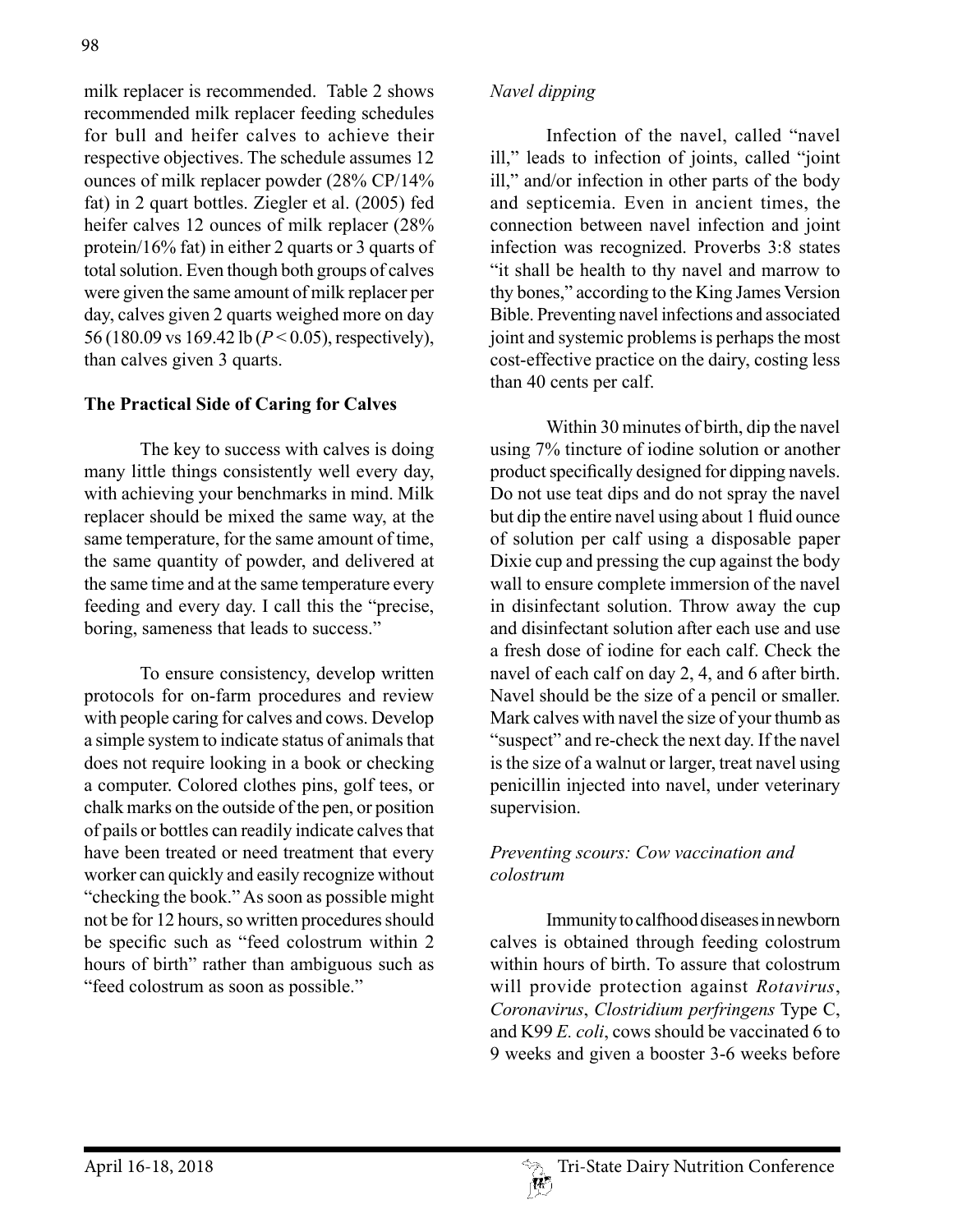calving. Giving cows vaccinations improves the quality of colostrum, but calves need to consume colostrum to receive the benefit. In addition to colostrum, dairy farmers should consider blood-derived IgG (non-specific), colostrumderived antibodies (*Coronavirus* and K99+ *E. coli*), and/or egg-derived antibodies (*Rotavirus*, *Coronavirus*, *E. coli*, and *Salmonella*) which can be effective in reducing morbidity and mortality.

## *Colostrum harvest, storage, and feeding*

The importance of colostrum for calves cannot be overstated. In addition to immunoglobulins, colostrum contains many bioactive substances which are critical for optimum growth and well-being. Not every dairy can successfully collect and feed colostrum. Those dairy farms should consider feeding a high-quality dried colostrum or high quality colostrum replacer to provide calves with >150 g IgG instead of feeding poor quality colostrum to newborn calves. Sick or dead calves have a higher cost than buying high quality dried colostrum or a high quality colostrum replacer. For dairy farms feeding colostrum, investing in an improved colostrum program yields immediate rewards.

Not every cow produces colostrum that should be fed to calves. Only feed colostrum from cows that have a "negative" *Johnes* ELISA test. Cows should be healthy, free of mastitis, and should not have leaked milk, and should not have blood in milk. Cows should have been dry at least 45 days prior to calving and in the transition group for a minimum of 14 days. The right cow will have had an appropriate vaccination program based on consultation with the herd veterinarian.

Colostrum should be harvested within 2 hours of calving. Fresh cows should be milked before sick or treated cows to avoid transferring disease organisms and cow preparation should be identical to routine parlor practices, including equipment service and sanitation between cows and between milking. Save a sample of colostrum for future reference.

After testing colostrum quality with a refractometer or colostrometer, colostrum should be fed or chilled and properly stored within 30 minutes of collection. What's proper storage? Pour colostrum into milk bottles, plastic food storage bags, or other clean containers with the cow ID and date of collection clearly marked. The container should be immediately placed into ice water. Do not put hot colostrum into a refrigerator because it takes >8 hours to cool in a refrigerator. During this time, bacteria are growing rapidly in the colostrum and any vaccines or medications stored in the refrigerator are being subjected to temperatures higher than their ideal storage temperatures. Freeze plastic storage containers of water in the freezer section of the refrigerator to keep an adequate supply of ice available to rapidly chill harvested colostrum. After colostrum has been cooled in ice water, put the chilled colostrum in the refrigerator. While potassium sorbate can be added to colostrum to extend shelf-life, colostrum should be fed or frozen within 7 days or the colostrum should be discarded.

Calves should be fed colostrum equal to 10% of their BW within the first 2 hours of life and an additional 5% of BW before 12 hours of life. For a 90 lb calf, this is equal to 4 quarts within the first 2 hours of life and an additional 2 quarts within the next 10 hours. Test serum using a refractometer. Well-managed farms may have >90% of calves with serum total protein  $\geq$ 5.2 g/dL. Dairy farmers should set a goal of having >80% of calves with serum total protein of  $\geq$ 5.0 g/dL and 50% of calves with  $\geq$ 5.5 g/ dL. Serum protein values should be interpreted to evaluate the overall colostrum program and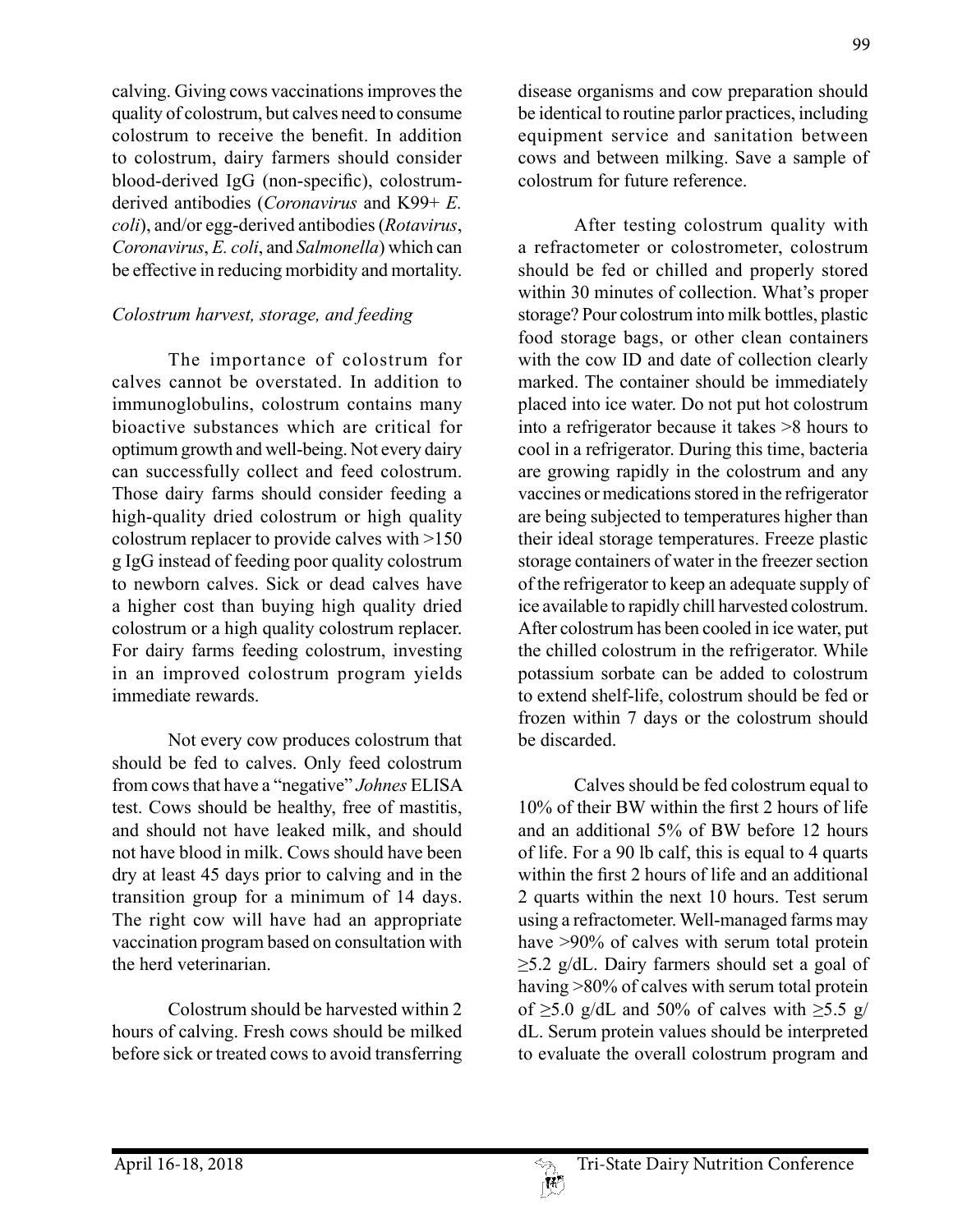not necessarily to evaluate the colostrum status of any individual calf because dehydration can increase the serum protein value. The best use of these data is to look at serum total protein values for calves on a monthly basis and determine the percent of calves above 5.0, 5.2, and 5.5 g/dL as an indication of whether or not the colostrum collection, storage, and feeding program is working well or if it is in need of improvement.

## *Bull calves need colostrum, too!*

Shields (1994, unpublished) showed that veal calves with adequate colostrum had 10% higher gain (349.6 vs 319.2 lb, respectively) and half as many calves treated in the first 28 days (25% vs 50%, respectively) versus calves which had not received adequate colostrum. My testing routinely shows that >70% of bull calves received in veal and dairy beef barns have not received any colostrum! Dairy farmers who would never think of withholding milk replacer routinely send bull calves to a sale barn without first giving them the superfood and immunity protection of colostrum and think nothing of it. Sending a calf to a sale barn without colostrum puts the calf at risk. Bull calves go from a sale barn to an order buyer's station and are then transported to a farm where a veal producer or dairy beef producer struggles to care for them and keep them alive. Such high numbers of calves sent to sales barns without colostrum is a shameful failure on the part of dairy farmers. Every calf, both bulls and heifers, need to be fed colostrum equal to 10% of their BW within the first 2 hours of life and an additional 5% of BW before 12 hours of life. Send your customer the best calf possible and give colostrum first!

## *Milk replacer mixing, temperature, and feeding*

Buying a diesel pickup truck means using a different fuel than used in the gasoline pickup truck it replaced. So too, a different milk replacer might require a very different mixing procedure than the one it replaced. The method used by various milk replacer manufacturers to transform liquid fat into dry powders determines the optimum mixing temperature and conditions. So-called easy mix formulas usually have a dry fat ingredient in which the fat has been encapsulated in a protein matrix with heat. This type of fat can be mixed in water at 125 to 135o F with a wire whisk. Another process is just the opposite in which milk replacer powders are encapsulated in fat which is crystallized with extreme cold. For this type of milk replacer, water should be 155 to 165°F and mixed with a power mixer. There are other processes, but the important lesson is to always read and follow manufacturer's directions for mixing milk replacer.

A small farm mixing a small quantity of milk replacer might use a 5 gallon bucket with a wire whisk or a plastic drum and an electric drill with a mixer to make milk replacer. Large operations generally use stainless steel mixers designed to mix milk replacer. In both small and large operations, the preferred milk replacer mixing procedure is very simple and should be consistent every day. Remember "TWA" to mix correctly. TWA stands for Time, Water (temperature and quality), and Agitation. As an example, imagine that we need to mix milk replacer for 50 calves and we're feeding 12 ounces of milk replacer powder per calf in 2-quart bottles. We need  $(50 \times 12 \text{ ounces} \div 16$  $oz/b = 37.5$ ) lb of milk replacer powder and (50 x 2 quarts  $\div$  4 qt/gallon = 25) gallons of total milk replacer solution. Step 1 is to add 50% of the total water needed into the mixer which is 12.5 gallons. The water should be at or slightly higher than the mixing temperature according to manufacturer's directions which we will assume is 135°F for our example. Next, we add all the milk replacer powder to the mixer and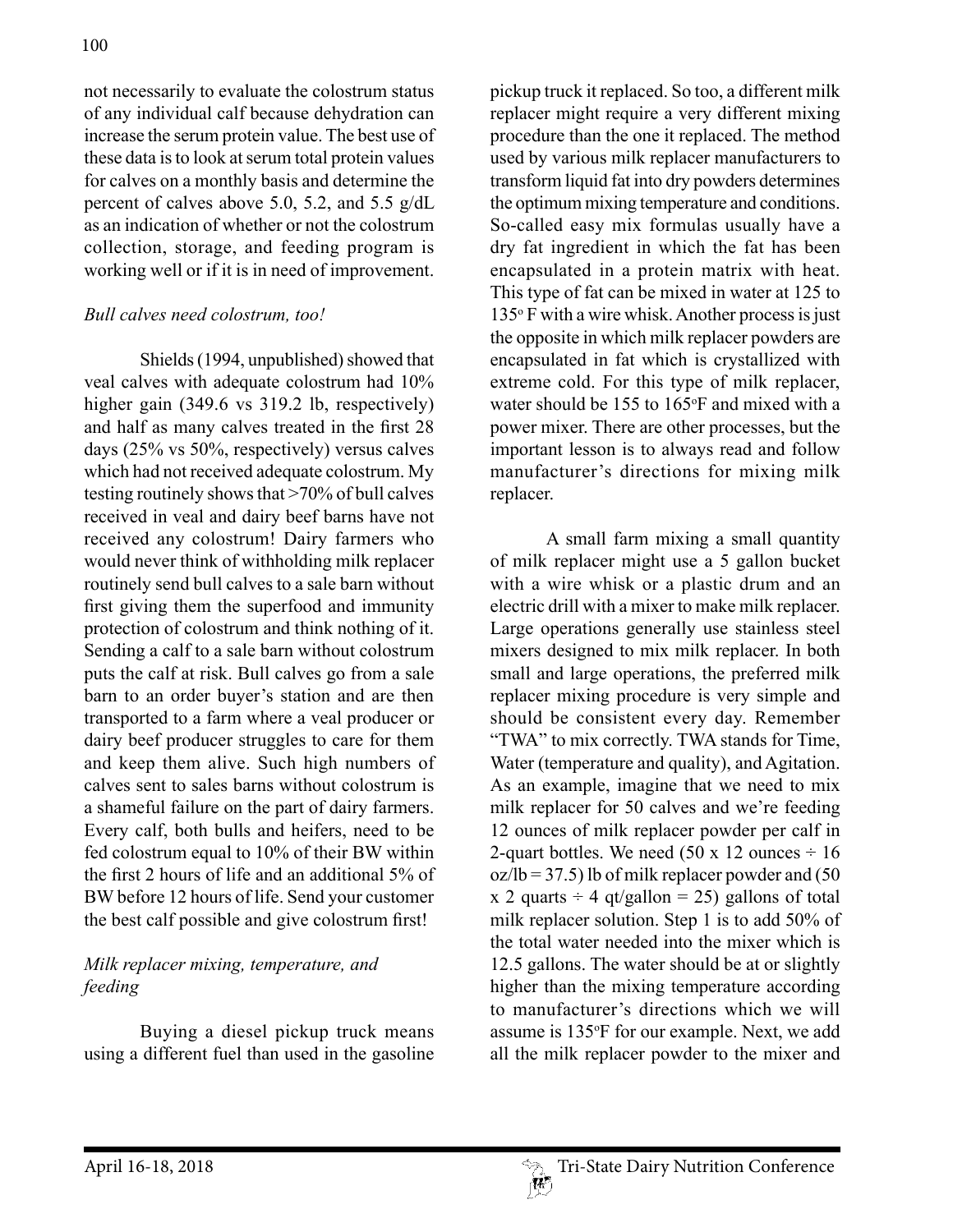mix for the amount of time recommended by the manufacturer which we will assume is 3 minutes for this example. Use a thermometer to check the temperature of the mix after all the milk replacer powder is added to the mixer. Adding hot water and cold milk replacer powder to a cold mixer in January will result in colder milk replacer than the same mixer in July. Make sure that the water temperature is within the prescribed range. After mixing, add additional water to bring the volume to 25 gallons and bring the temperature down to approximately 118°F. Mix for 1 minute and then fill the bottles, put on nipples, and deliver bottles to feed the calves. Check the temperature of the milk in the last bottle fed. It should be minimum 113°F. If it is too cold, increase filling temperature for the next batch, and if it is too hot, decrease filling temperature for the next batch. Repeat this process for every feeding, every day. My recommended feeding temperature is higher than most recommendations and is based on the digestibility and melting temperatures of fats used to make milk replacers, ingredient composition of modern milk replacers, and medication cost and performance of thousands of calves. My preferred feeding temperature for milk replacer is 113°F for the last calf.

## *Cleanliness is next to…*

The old saying is "cleanliness is next to Godliness," but in many operations, cleanliness is next to impossible! Proper cleaning of equipment used to mix, deliver, and feed milk replacer to calves has many benefits to the calf and calf producer. Reducing the risk of sickness, use of antibiotics, and risk of respiratory and digestive problems are immediate benefits from proper cleaning procedures. For best results, rinse all equipment with warm  $(80 \text{ to } 110^{\circ}F)$ water to remove manure, dirt, and all milk residues. Rinsing with lukewarm water allows milk residues to rinse off without becoming permanently attached. Use a thermometer to

adjust rinse temperature every time you rinse. Clean using a mixture of chlorinated alkaline soap and hot water  $(165^{\circ}F)$  to wash the mixing and feeding equipment. Chlorine is a powerful disinfectant and alkaline soap dissolves fat. Wear gloves and scrub all surfaces to remove protein, fat, and foreign materials that adhere to surfaces. Special brushes may be needed to clean bottle nipples, bottles, esophageal feeders, floating nipples, feed buckets, etc. Use a thermometer to adjust wash temperature to 165o F every time you wash. Chlorine solutions must be at least 150 parts per million to effectively kill bacteria. Liquid chlorine products generally have shelflives in the range of a few weeks, and should be purchased in small quantities frequently rather than large quantities infrequently. Suspended milk solids can re-deposit on equipment if the temperature of the wash water falls below 120°F. For this reason, the temperature of the final wash water should be above 130°F. Use a thermometer to check final temperature. Finally, rinse with an acid-sanitizing solution in warm water (70°F) per manufacturer's directions and allow to completely dry. Acid final rinses reduce surface pH to  $\leq 4$  for up to 12 hours which reduces bacterial growth. This cleaning ritual should be performed every time calves are fed.

# *Electrolytes and scours*

This is a topic area in which I am very passionate, and I have developed several electrolyte products over the past 30 years. Oral rehydration solutions were developed for humans in the 1960's by Drs. Norbert Hirschorn and William Greenough, working with the World Health Organization (**WHO**). The original formula used sodium bicarbonate, dextrose, sodium chloride and potassium chloride. In the 1970's, sodium citrate replaced sodium bicarbonate to reduce reinfection because bicarbonate neutralizes stomach acid while citrate has no effect on pH of the stomach.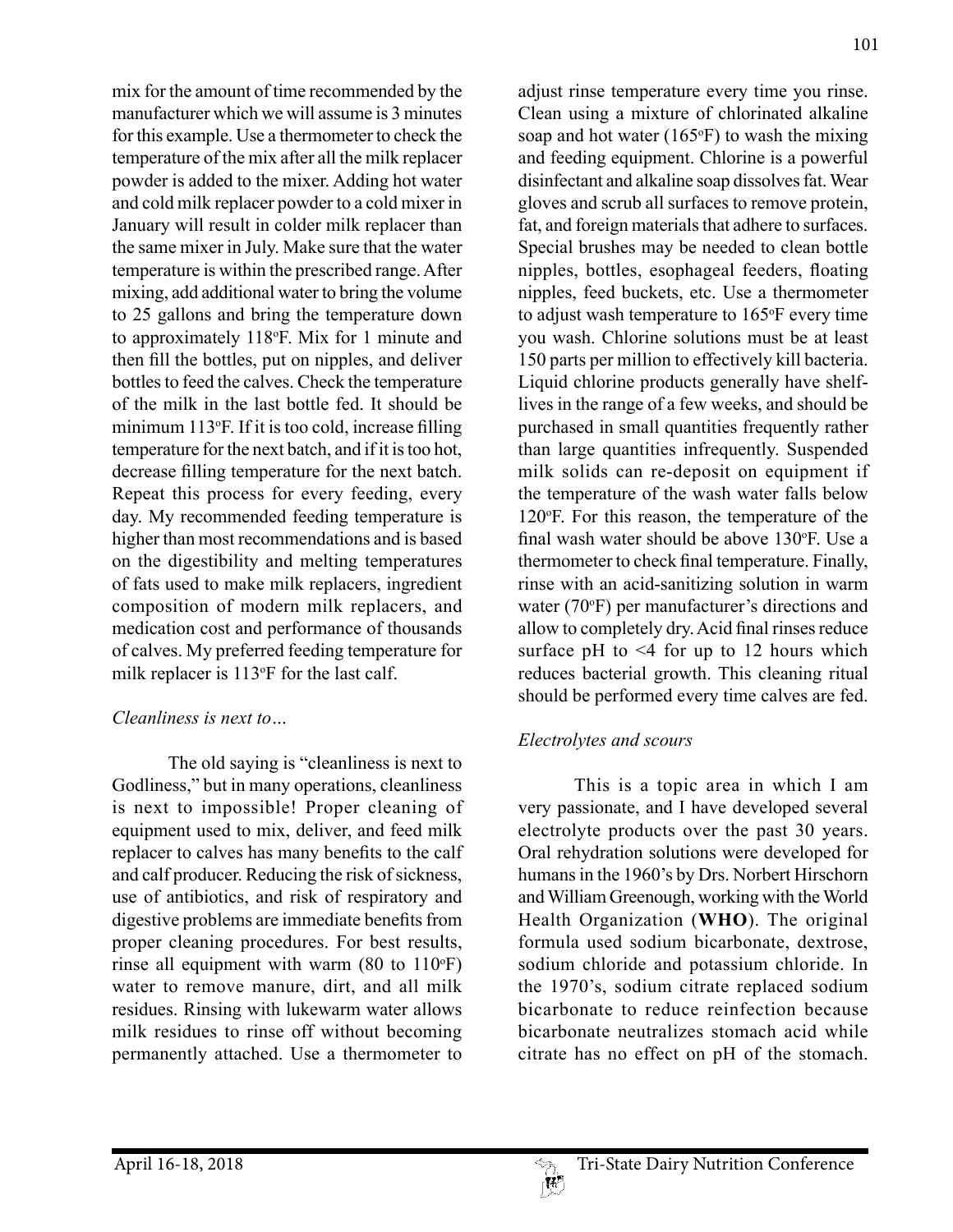Acid in the stomach provides natural protection against pathogens. In the 1990's, the WHO adopted a formulation in which dextrose had also been replaced with complex carbohydrates.

Regardless of the cause of scours, calves can suffer from Dr. Drew's Four D's: **D**iarrhea leads to **D**ehydration, **D**epression (outward signs of acidosis), and **D**eath occurs when dehydration reaches 12 to 14%. We cannot usually see changes, such as sunken eyes or droopy ears, until dehydration reaches 6%, meaning that the calf is "halfway dead" when we first see signs of dehydration! Reducing death losses due to scours requires changing the old way of how we treat calves with scours to a new and different way of doing things. The simplest change is to systematically feed electrolytes to calves based on their level of dehydration. I call it the 1-2-3 plan: feed **1** bottle of electrolyte to calves with scours (1 to 5% dehydrated). Feed **2** bottles to calves with signs of dehydration (6 to 8% dehydrated). Feed **3** bottles to calves with severe dehydration (9 to 12% dehydration). If your electrolyte contains dextrose, give 2 liters of Lactated Ringer's solution (intravenous) and give oral electrolyte when calves have recovered to moderate dehydration levels. Dextrose can be deadly to calves with severe dehydration because of the negative impact of high osmotic pressure. Continue to offer milk or milk replacer to calves with scours because they still need and benefit from the energy and nutrients in milk replacer, and use products that contain sodium citrate and not sodium bicarbonate because bicarbonate interferes with milk digestion because it neutralizes pH of the abomasum. Calves that show signs of dehydration, such as sunken eyes, droopy ears, or skin tenting >1 second, require immediate attention! Keep calves hydrated and you will keep calves alive, regardless of the cause of scours.

## **Conclusions**

Successful calf raising is doing 100 little things right every day, over and over. We no longer have to live in a world of starving calves with 8 ounces of milk replacer containing 20% protein and 20% fat. Modern heifer raising involves proper pre- and post-natal care and feeding higher (intensified) daily amounts of milk replacers containing 26 to 28% protein and lower levels of fat. Calves raised under these conditions routinely double their birth weight in 50 to 60 days and produce 1000 to 2000 lb more milk than their slower growing counterparts raised on traditional diets of yesteryear. Establishing written protocols and clear production goals can help dairy farmers become more productive, gauge their progress as they achieve each benchmark, and become more profitable.

## **References**

Bar-Peled, U., B. Robinzon, E. Maltz, H. Tagari, Y. Folman, I. Bruckental, H. Voet, H. Gacitua, and A.R. Lehrer. 1997. Increased weight gain and effects on production parameters of Holstein heifer calves that were allowed to suckle from birth to six weeks of age. J. Dairy Sci. 80:2523- 2528.

Bartlett, K.S., F.K. McKeith, M.J. VandeHaar, G.E. Dahl, and J.K. Drackley. 2006. Growth and body composition of dairy calves fed milk replacers containing different amounts of protein at two feeding rates. J. Anim. Sci. 84:1454-1467.

Donnelly, P.E., and J.B Hutton. 1976a. Effects of dietary protein and energy on the growth of Friesian bull calves. I. Food intake, growth, and protein requirements. NZ J. Agric. Res. 19:289-297.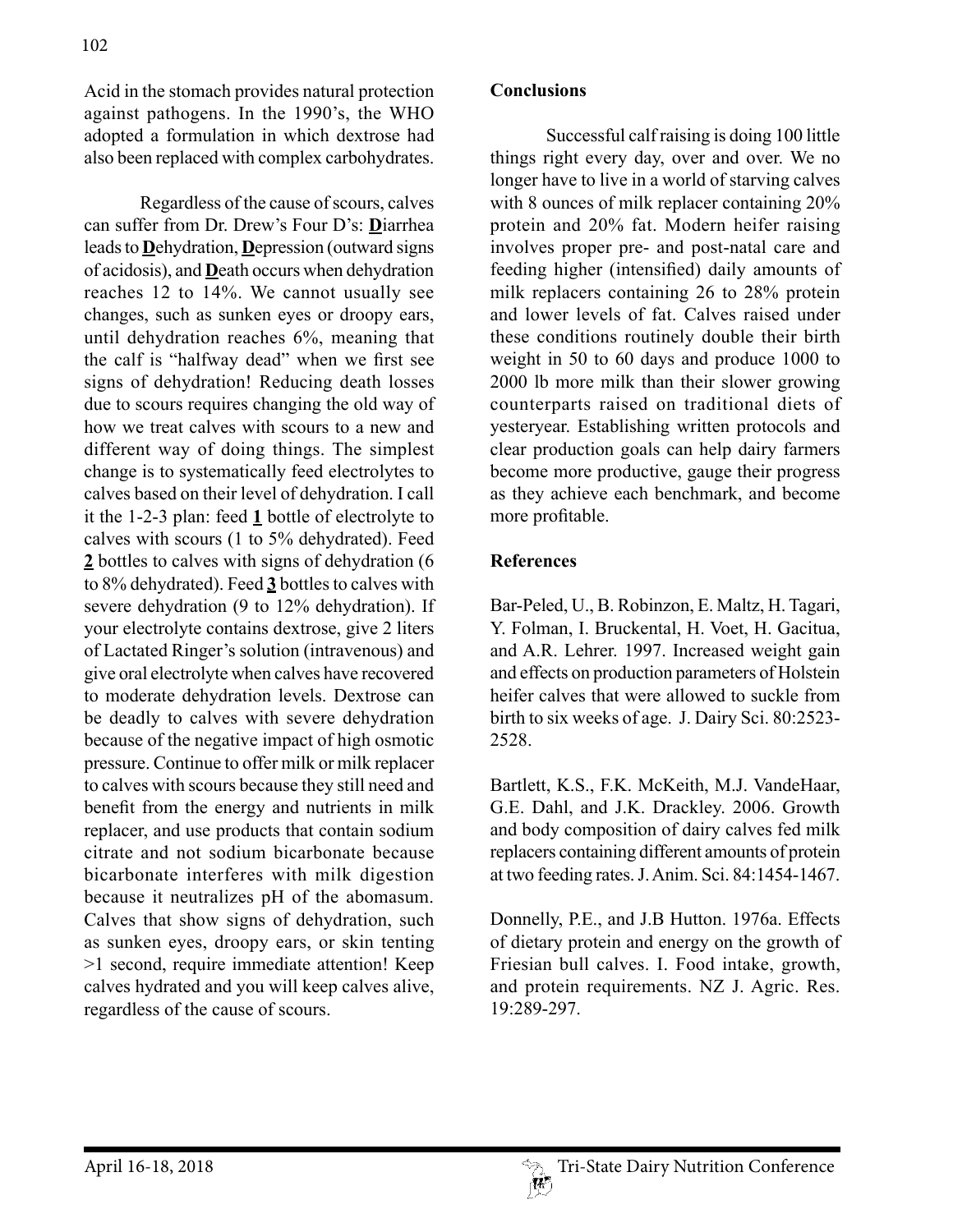Donnelly, P.E., and J.B. Hutton. 1976b. Effects of dietary protein and energy on the growth of Friesian bull calves. II. Effects of level of feed intake and dietary protein content of body composition. NZ J. Agric. Res. 19:409-414.

Drackley, J.K. 2005. Early growth effects on subsequent health and performance of dairy heifers. In: *Calf and heifer rearing. Principles of rearing the modern dairy heifer from calf to calving*. PC Garnsworthy, Ed. Nottingham University Press, Nottingham, England.

Greenwood, R.H., J.L. Morrill, and E.C. Titgemeyer. 1997. Using dry feed intake as a percentage of initial body weight as a weaning criterian. J. Dairy Sci. 80:2542-2546.

Heinrichs, A.J., and K.E. Lesmeister. 2005. Rumen development in the dairy calf. In: *Calf and heifer rearing. Principles of rearing the modern dairy heifer from calf to calving*. PC Garnsworthy, Ed. Nottingham University Press, Nottingham, England.

Hill, T.M., J.M. Aldrich, R.L. Schlotterbeck, and H.G. Bateman, II. 2006a. Effects of feeding calves different rates and protein concentrations of twenty percent fat milk replacers on growth during the neonatal period. Prof. Anim. Sci. 22:252-260.

Hill, T.M., J.M. Aldrich, R.L. Schlotterbeck, and H.G. Bateman, II. 2006b. Effects of feeding rate and concentrations of protein and fat of milk replacers fed to neonatal calves. Prof. Anim. Sci. 22:374-381.

Hill, T.M., H.G. Bateman II, J.M. Aldrich, and R.L. Schlotterbeck. 2009. Effects of fat concentration of a high-protein milk replacer on calf performance. J. Dairy Sci. 92:5147-5153.

Hodgson, J. 1971. The development of solid food intake in calves. 3. The relation between solid food intake and the development of the alimentary tract. Anim. Prod. 13:449-460.

Kertz, A.F., L.F Reutzel, and J.H. Mahoney. 1984. Ad libitum water intake by neonatal calves and its relationship to calf starter intake, weight gain, a feces score, and season. J. Dairy Sci. 67:2964-2969.

Mattiello, S., E. Canali, V. Ferrante, M. Caniatti, F. Gottardo, G. Cozzi, I Andrighetto, and M. Verga. 2002. The provision of solid feeds to veal calves: II. Behavior, physiology, and abomasal damage. J. Anim. Sci. 80:367-375.

Overton, M.W., R.B. Corbett, and W.G. Boomer. 2014. An economic comparison of conventional vs. intensive heifer rearing. Mid South Ruminant Nutr. Conf., Grapevine, TX.

Shields, D. 1994. Calf Performance. Supreme Veal and AgriVision., PO Box 867, Dundee, IL .

Strayer, B., D. Ziegler, D. Schimek, B. Ziegler, H. Chester-Jones, J. Anderson, K. Kalscheur, and D.P. Casper. 2014. Development of a modified accelerated milk replacer feeding program. Abst. 6583. 616 ASAS/ADSA Joint Annual Meeting, KCMO.

Tikofsky, J.N., M.E. Van Amburgh, and D.A. Ross. 2001. Effect of varying carbohydrate and fat content of milk replacer on body composition of Holstein bull calves. J. Anim. Sci. 79:2260- 2267.

Van Amburgh, M., and J. Drackley. 2005. Current perspectives on the energy and protein requirements of the pre-weaned calf. In: *Calf and heifer rearing. Principles of rearing the modern dairy heifer from calf to calving.* PC Garnsworthy, Ed. Nottingham University Press, Nottingham, England.

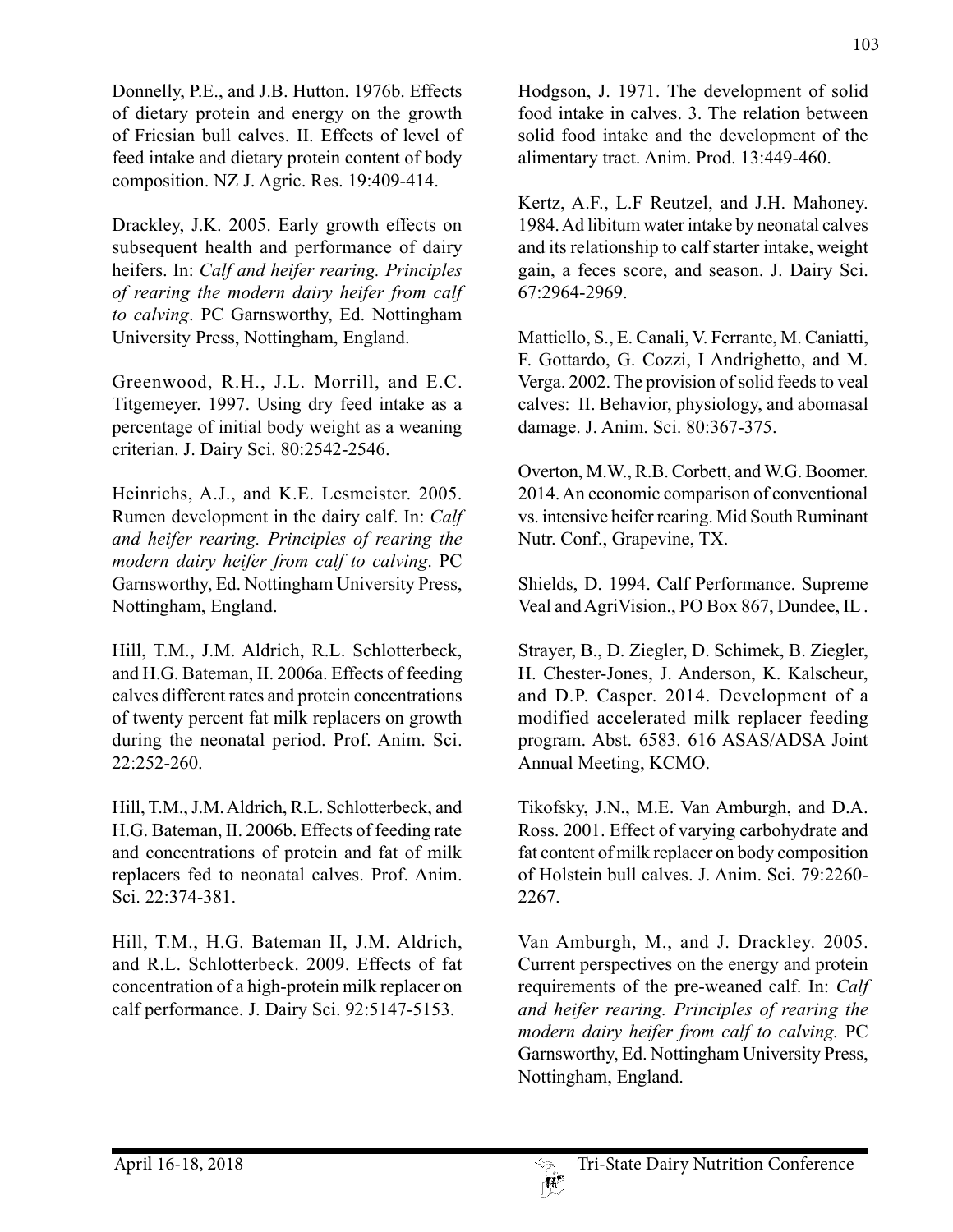Van Amburgh, M.E., F. Soberon, D.J. Lopez, J. Karszes, and R.W. Everett. 2014. Early life nutrition and management impacts long-term productivity of calves. Proc 50th Florida Dairy Prod Conf., Gainesville, April 9, 2014.

Ziegler, B., J. Linn, D. Ziegler, H. Chester-Jones, C. Soderholm, and S. Hayes. 2005. The effect of milk replacer protein, fat content and feeding amount on performance of Holstein heifer calves. J. Dairy Sci. 88(Suppl. 1):56(Abstr.).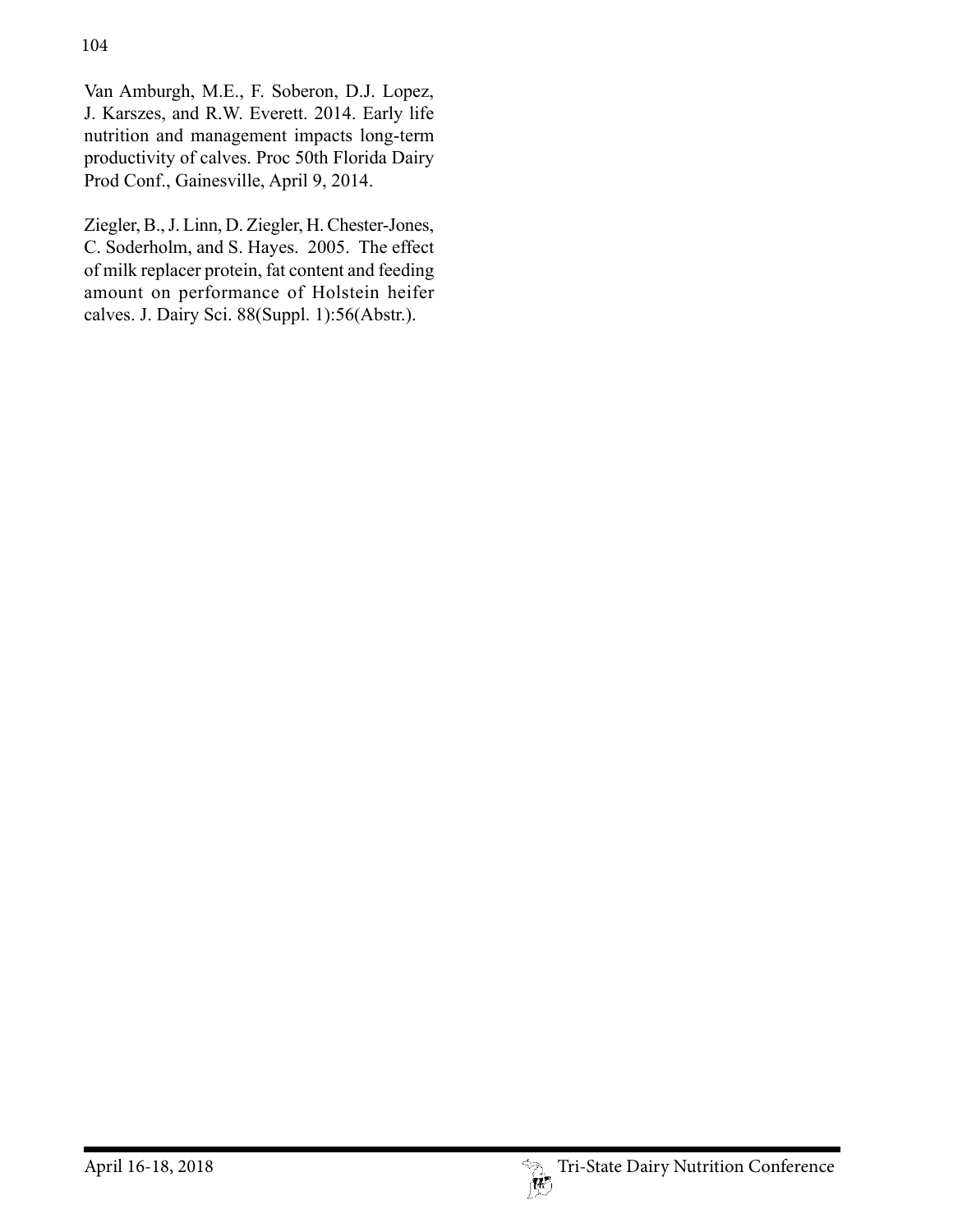| Study                                                | Milk yield, lb |  |
|------------------------------------------------------|----------------|--|
| Foldager and Krohn, 1991                             | 3,092          |  |
| Bar-Peled et al., 1997                               | 998            |  |
| Foldager et al., 1997                                | 1,143          |  |
| Ballard et al., 2005 (@200 DIM)                      | 1,543          |  |
| Shamay et al., 2005 (post-weaning protein)           | 2,162          |  |
| Rinker et al., 2006 (projected 305 @ 150 DIM)        | 1,100          |  |
| Drackley et al., 2007                                | 1,841          |  |
| Raith-Knight et al., 2009                            | 1,582          |  |
| Terre et al., 2009                                   | 1,375          |  |
| Morrison et al., 2009 (no difference in calf growth) | $\theta$       |  |
| Moallem et al., 2010                                 | 1,600          |  |
| Soberon et al., 2011                                 | 1,217          |  |

**Table 1.** Milk production differences among treatments where calves were allowed to consume approximately 50% more nutrients than the standard feeding rate prior to weaning from liquid feed.

Source: Reprinted from Van Amburgh et al. (2014)

| Days      | Bull Calves,<br>Bottles/day<br>$2x4+1$ Schedule | Cumulative milk<br>replacer fed, lb | Heifer Calves,<br>Bottles/Day<br>2-3-2-1 Schedule | Cumulative milk<br>replacer fed, lb |
|-----------|-------------------------------------------------|-------------------------------------|---------------------------------------------------|-------------------------------------|
| $1 - 7$   |                                                 | 10.50                               | 2                                                 | 10.50                               |
| $8 - 14$  | 2                                               | 21.00                               | 2                                                 | 21.00                               |
| $15 - 21$ | 2                                               | 31.50                               | 3                                                 | 36.75                               |
| $22 - 28$ | 2                                               | 42.00                               | 3                                                 | 52.50                               |
| 29-35     |                                                 | 47.25                               | 3                                                 | 68.25                               |
| $36 - 42$ | 0                                               |                                     | 2                                                 | 78.75                               |
| 43-49     |                                                 |                                     | 2                                                 | 89.25                               |
| 50-56     |                                                 |                                     |                                                   | 94.50                               |
| $57+$     |                                                 |                                     | $\boldsymbol{0}$                                  |                                     |

**Table 2.** Milk replacer feeding schedules for bull and heifer calves<sup>1</sup>.

<sup>1</sup>Assumes 12 oz milk replacer powder per bottle. Increase 1 to 2 bottles/day based on cold weather.